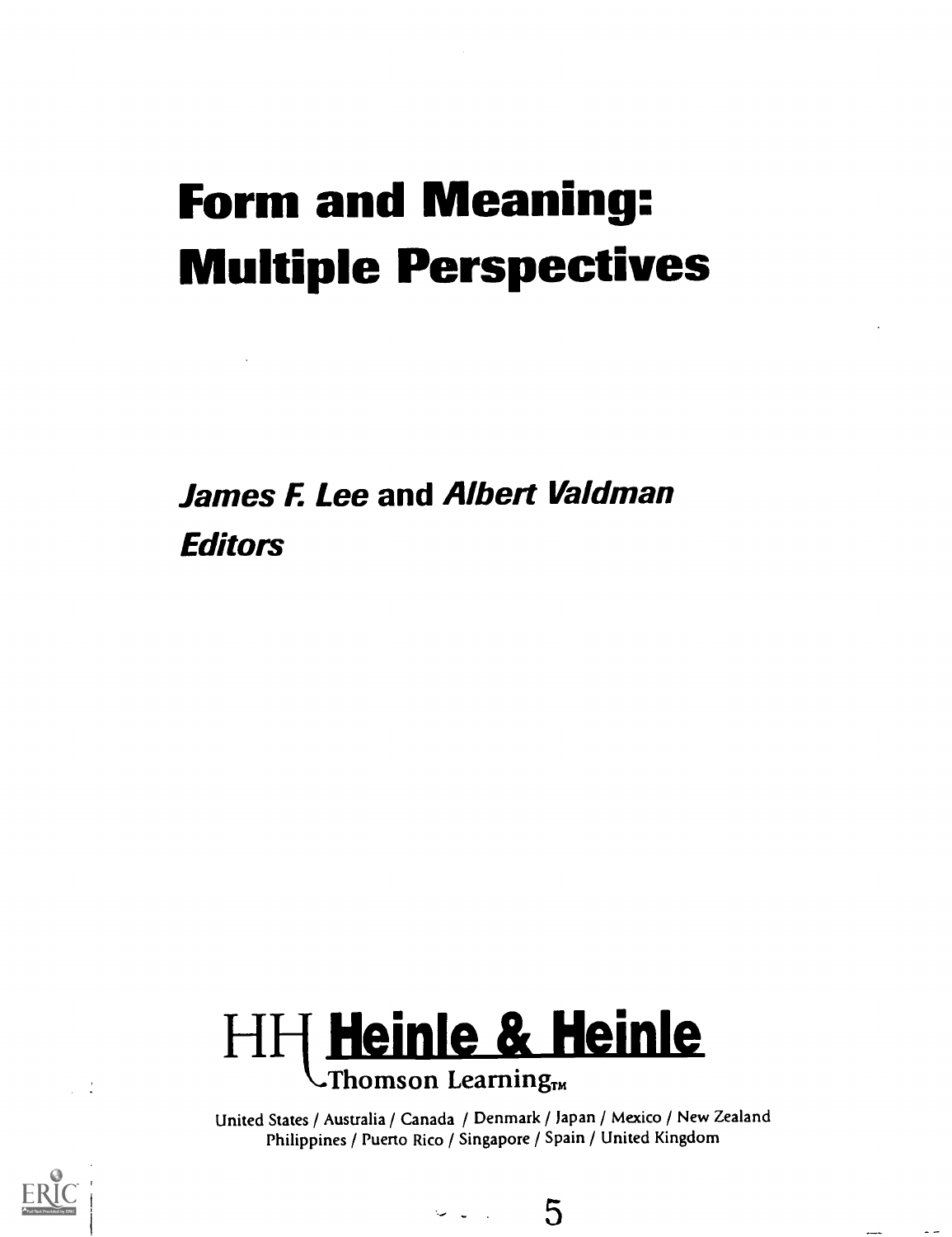Acquisition Editor: Wendy Nelson Marketing Manager: Stephen Frail Manufacturing Supervisor: Marcia Locke Production Editor: Sarah Cogliano

Cover Designer: Sue Gerould/Perspectives Compositor: Roberta Landi Printer: Odyssey Press, Inc.

COPYRIGHT 0 2000 Heinle & Heinle, a division of Thomson Learning. The Thomson Learning Logo is a registered trademark used herein under license.

All rights reserved. No part of this work covered by the copyright hereon may be reproduced or used in any form or by any means, graphic, electronic, or mechanical, including photocopying, recording, taping, or information storage and retrieval systems, without the written permission of the publisher.

For permission to use material from this text, contact us:

web fax phone www.thomsonrights.com 1-800-730-2215 1-800-730-2214

Heinle & Heinle Publishers 20 Park Plaza Boston, MA 02116

UK/EUROPE/MIDDLE EAST: Thomson Learning Berkshire House 168-173 High Holborn London, WC IV 7AA, United Kingdom

AUSTRALIA/NEW ZEALAND: Nelson/Thomson Learning South Melbourne Victoria 3205 Australia

CANADA: Nelson/Thomson Learning 1120 Birchrnount Road Scarborough, Ontario Canada MIK 5G4

LATIN AMERICA: Thomson Learning Seneca, 53 Colonia Polanco 11560 Mexico D.E Mexico

ISBN: 0-8384-0846-X

Printed in the United States of America <sup>1</sup> 2 3 4 5 6 7 8 9 03 02 01 00 99 ASIA (excluding Japan): Thomson Learning 60 Albert Street #15-01 Albert Complex Singapore 189969

JAPAN: Thomson Learning 1-1-1 Hitotsubashi, Chiyoda-ku Tokyo 100 0003, Japan

SPAIN: Thomson Learning Calle Magallanes, 25 28015-Madrid Espana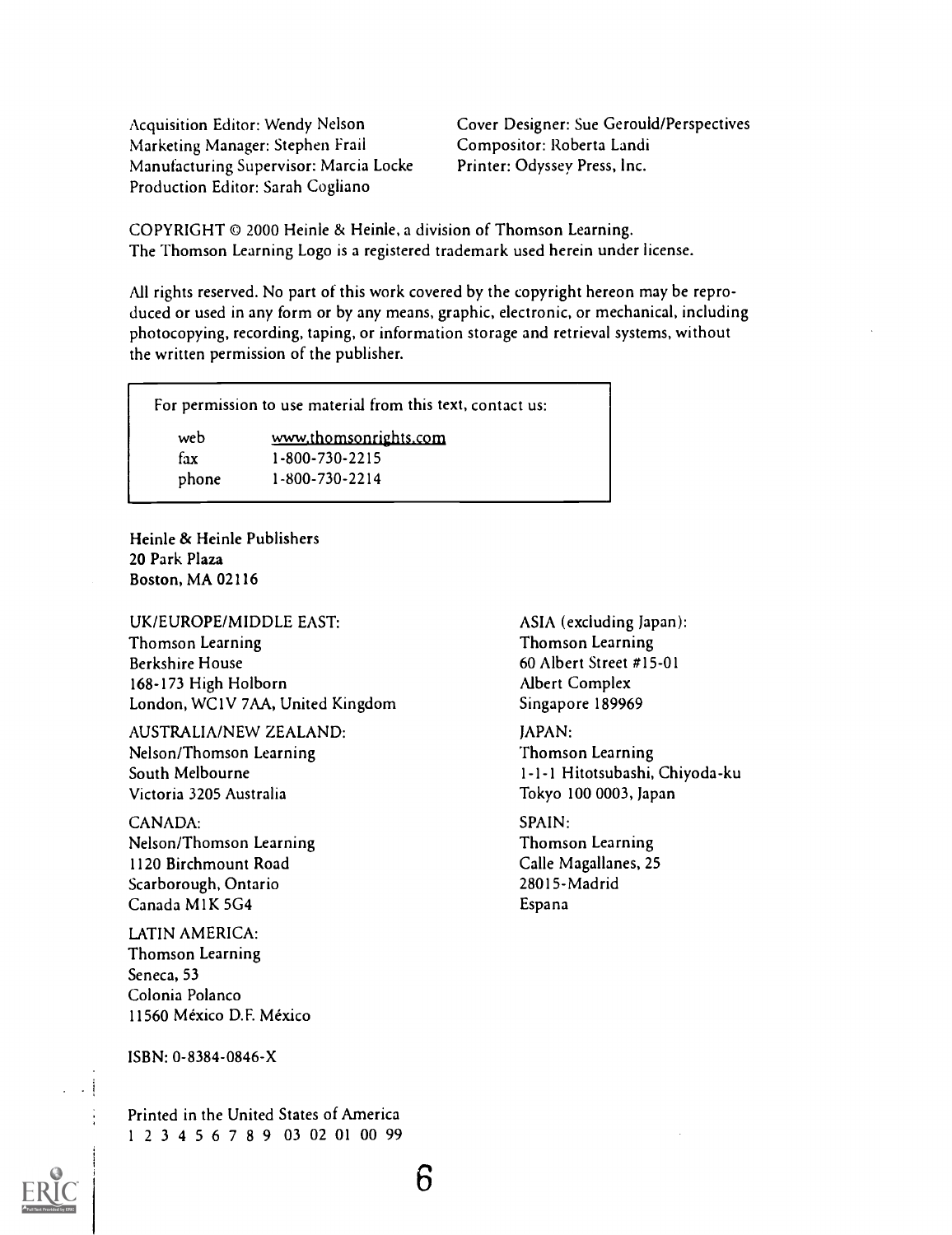## FIVE TYPES OF INPUT AND THE VARIOUS RELATIONSHIPS BETWEEN FORM AND MEANING

James F. Lee Indiana University

∕<sup>∍≥</sup>

The purpose of this paper is to offer a perspective on how the term input has been and is used in second language acquisition. To that  $\blacktriangle$  end, five types of input are identified: comprehensible input, simplified input, enhanced input, interactionally modified input, and structured input. As part of explicating what each of these types of input entails, I will also pay particular attention to establishing the relationship between form and meaning that is associated with each type of input. The relationship ranges from disassociated (one has nothing to do with the other) to inextricably linked (one is the means by which to access the other). I also address classroom concerns.

### Introduction: Form and Meaning

What happens when a second language learner of Spanish encounters the following sentence in a passage about the Panamanian singer, actor, and activist, Rubén Blades?

Text. El mismo admitió esto diciéndome, "Mi música y mis inquietudes son lo prirnero pero, el cine es un medio que cada dia me interesa más."

Translation. He himself admitted this, saying to me, "My music and my political concerns come first, but film is a medium that every day interests me more."

The learner, of course, attempts to make sense of the message, that is, the informational content. The author of the passage has a meaning he wishes

 $44$ 



E 25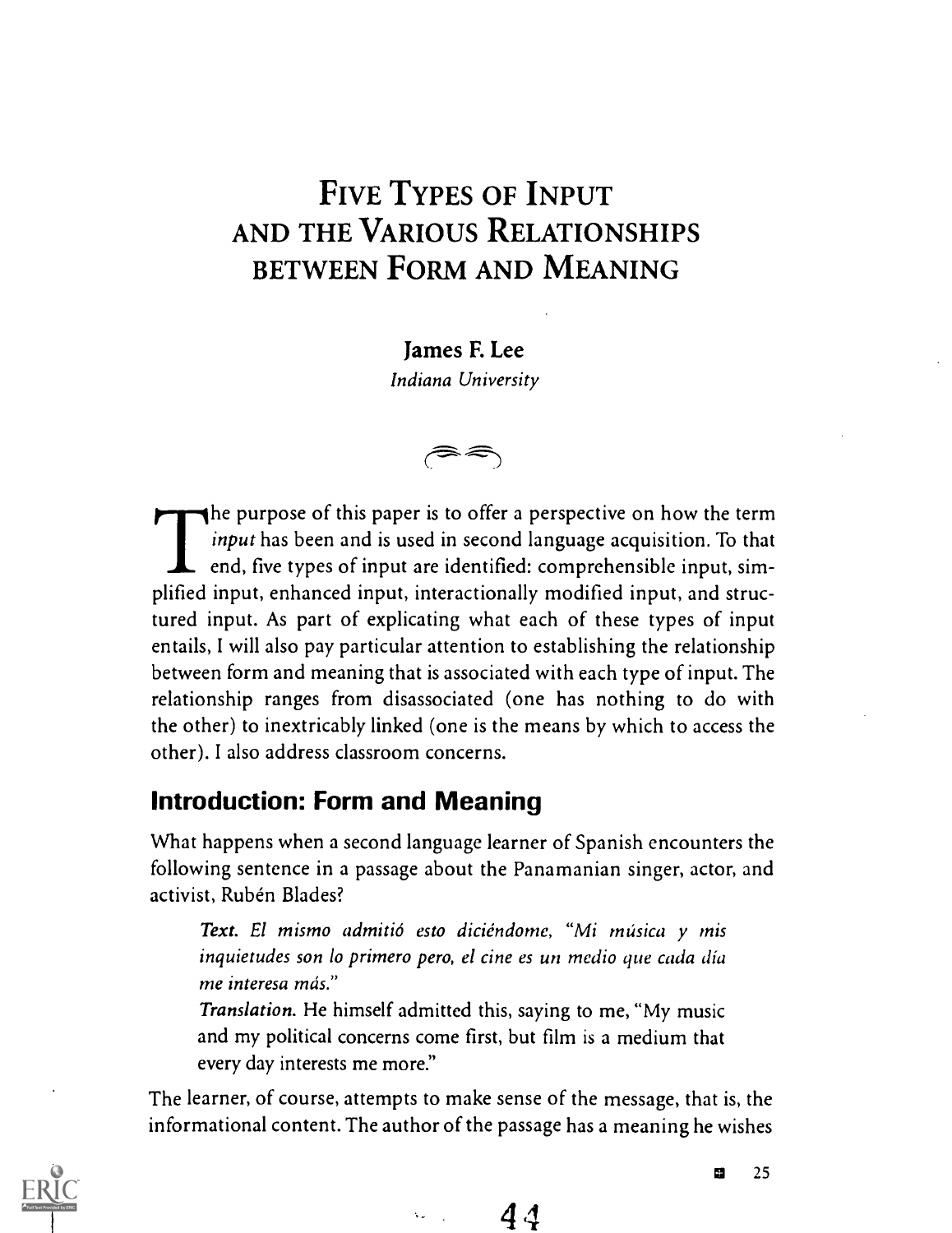$\frac{1}{2}$ 

 $\ddot{\ddot{\cdot}}$ 

 $\Box$ 

to convey, and the task of the reader is to extract that meaning, to interpret the author's message. The following interpretation is that of a first year learner of Spanish who was engaged in a think-aloud procedure. (This research is reported fully in Lee 1999.) As he encountered the sentence, he stated the following:

Interpretation. (M1) The same admits this. I don't know. He admits the same. And "mi müsica" . . . but the film is a media that. I don't know. I guess it says he likes film better.

The learner's interpretation of the informational content demonstrates the use of various reading strategies generally considered to be good strategies for dealing with text. He skipped unknown words such as "*esto* diciendome" and "mis inquietudes son lo primero," but he did not ignore them. He marked their place in the sentence with "I don't know," a metacognitive indication that he was aware of his lack of comprehension. The learners stumbled on the initial phrase, "El mismo admitió," as evidenced by his switching the order of the constituents. The learner is attempting to make sense of the words. In his lexicon he apparently has only one meaning to assign to "*mismo*," that of *same*, which is one meaning, but, in this case, not the correct one. He seemed to assess his lack of comprehension and move on, concentrating his effort on the more important information given in the quote. The learner's comprehension is neither complete nor exact. It is, however, somewhat accurate to interpret that Ruben Blades likes films. This example serves to underscore how readers create meaning from what they read.

The reading passage also provides the learner input for his developing second-language linguistic system. Not only does the learner make meaning from the informational content, he also has the potential to make form/meaning connections, that is, to process the linguistic data. In other words, the input has a meaning to interpret and that meaning is expressed via formal features of the second language. From an input processing perspective, the example is extremely problematic. The learner rendered the target verb, "*admitio*," in the present tense both times he uttered the word. He did not map a past-tense meaning onto the orthographically marked final vowel. The learner also struggled with the word "mismo," which can mean either *same* or *self*. The learner assigned the semantic meaning of same and then shifted the word syntactically to object position in English. He did not use the word order in the passage to alter the semantic meaning he assigned to "mismo."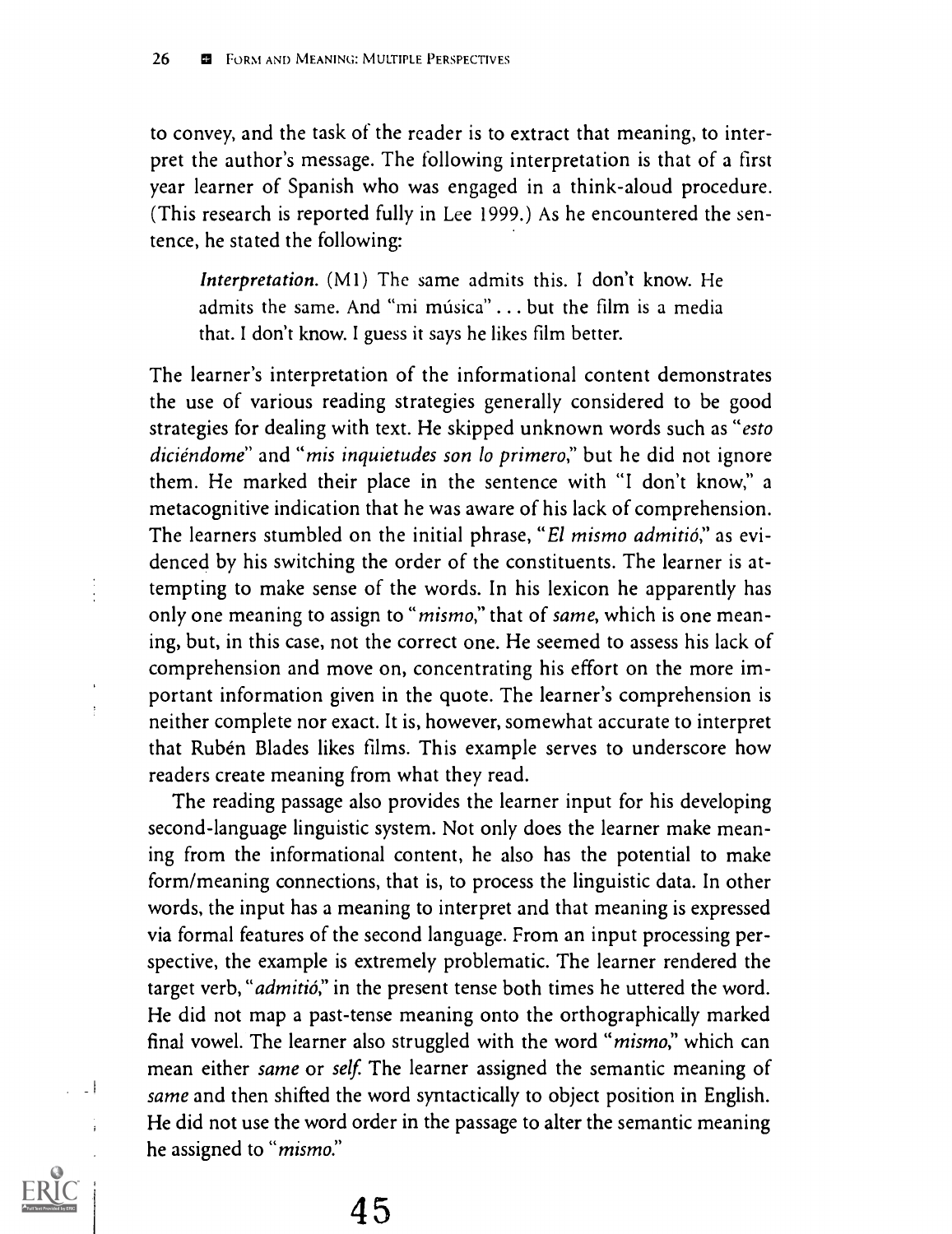The next example, however, demonstrates how learners can process the input for meaning and for form. This second language learner struggled to interpret the verb and in doing so used many different knowledge sources, both textual and extratextual. The following example demonstrates a strong, ongoing interplay of form and meaning:

Text. En la década pasada, actuó en varias peliculas, como por ejemplo, Crossover Dream  $y$  The Milagro Beanfield War.

Translation. In the past decade, he acted in various films, for example, Crossover Dream and The Milagro Beanfield War.

Interpretation. (Y1) So, in the decade past, actually in various films. I don't think that's "actually," but it looks like "actually," so that's why I guessed that. Um, maybe it's act. Act in various films, like the example Crossover Dream and The Milagro Beanfield War. So that just speaks of like if you know the context of the paragraph, you can follow along and probably guess that, that, uh, it's talking about how he worked on the different.

At this point the researcher asked the learner why he thought "actually" was incorrect. He stated the following:

Um, well, "actually" wouldn't be like the word to fit in there. Well, at least to me it wouldn't because it wouldn't make sense to say "actually" in various films. Um, he, he acted in various films. And, also, we just learned the past tense like last night. And it looks like the past tense, *actuó*. I don't know. Good guess at least.

This learner's use of formal features of language is rather strong. His initial rendering of "actually" for "*actuó*" is based in an orthographic similarity between the words. He immediately rejects his interpretation because of the lack of syntactic fit between the words; he rendered an adverb in front of a prepositional phrase. Finally, he refers to the morphological ending on the verb.

The relationship between form and meaning as expressed in this introduction is a rather contemporary view. The meaning in the input is encoded linguistically; input contains forms. Learners must construct meaning and construct a second-language linguistic system. Input is the key to both. In the remainder of this paper I will examine how the term input has been and is used in second-language acquisition. I will pay particular attention to the relationship between form and meaning underlying the various uses of the term.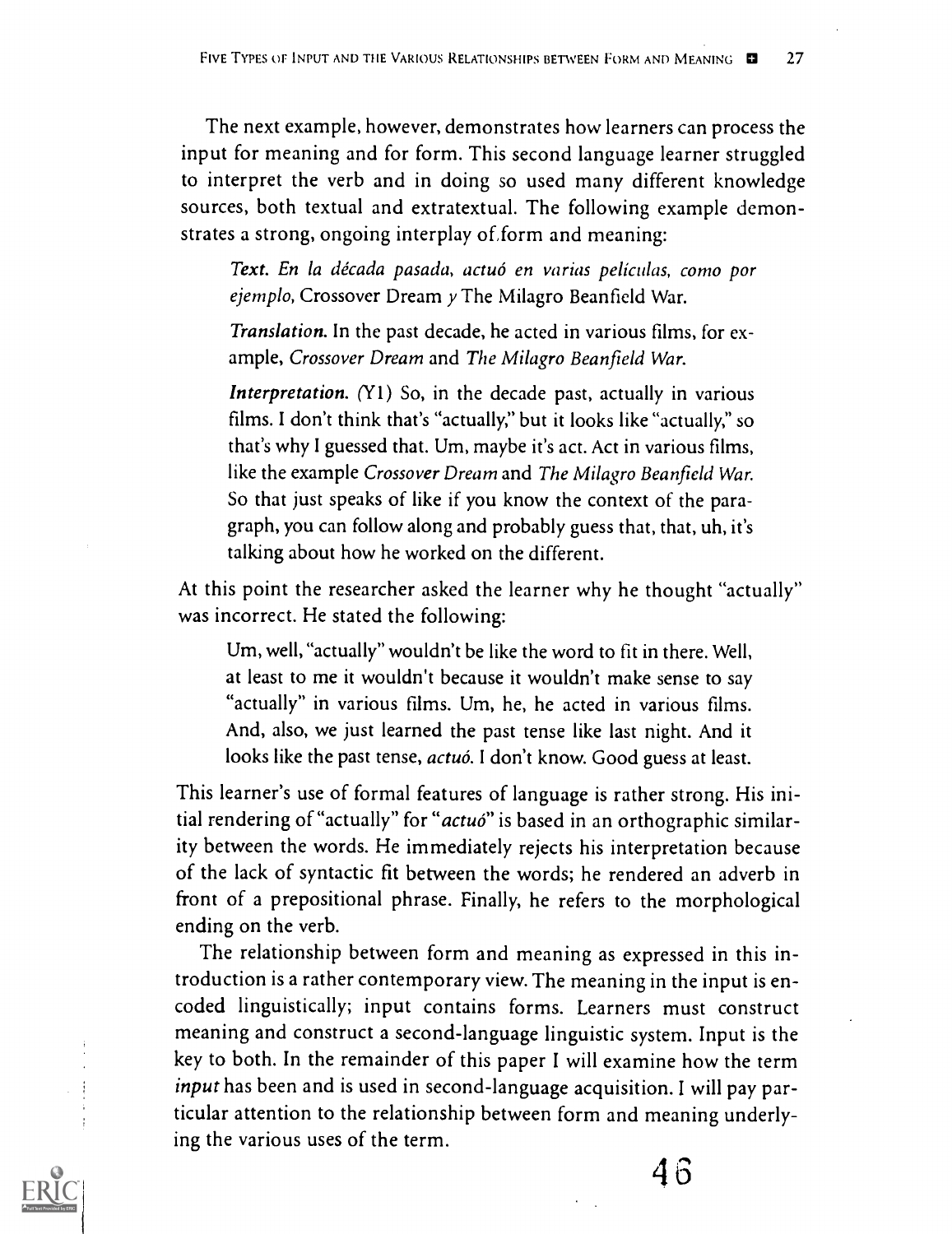## Five Types of Input

#### Comprehensible Input

It was only a decade and a half ago that the term "comprehensible input" ignited researchers and teachers alike. The term fueled much discussion and, eventually, a great debate whether comprehensible input caused language acquisition to take place. It helped usher in the "Natural Approach" to language teaching (Krashen arid Terrell 1983) with its emphasis on teachers' use of the target language and the ways in which to make themselves understood: linguistically, paralinguistically, as well as through various activity types. The Natural Approach also emphasized an emotionally positive classroom environment. As indicated in the following quote, a learner's emotional state (referred to as an affective filter) was said to hinder or promote language development:

People acquire second languages only if they obtain comprehensible input and if their affective filters are low enough to let the input "in." When the filter is "down" and appropriate comprehensible input is presented (and comprehended), acquisition is inevitable" (Krashen 1985, p. 4).

In other words, ". . . the true causative variables in second language acquisition derive from the input hypothesis and the affective filter the amount of comprehensible input the acquirer receives and understands, and the strength of the affective filter, or the degree to which the acquirer is "open" to the input (Krashen 1982, p. 9).

What is appropriate comprehensible input? Answering this question leads to another term that ignited researchers and teachers,  $i + 1$ , where i represents current competence and  $i + 1$  the next stage of competence. With  $i + 1$ , the input is made useful to the acquirer for language development. More important, the input need not contain only  $i + 1$ ; "... if the acquirer understands the input, and there is enough of it,  $i + 1$  will automatically be provided. In other words, if communication is successful,  $i +$ <sup>1</sup> is provided. . . . This implies that the best input should not even attempt to deliberately aim at  $i + 1$ " (Krashen 1982, p. 21). Roughly tuned input will provide  $i + 1$ . An instructor would not want to seed or otherwise privilege the input with particular forms and structures. Rather, the "speaker 'casts a net' of structure around your current level, your i" (Krashen and Terrell 1983, p. 33).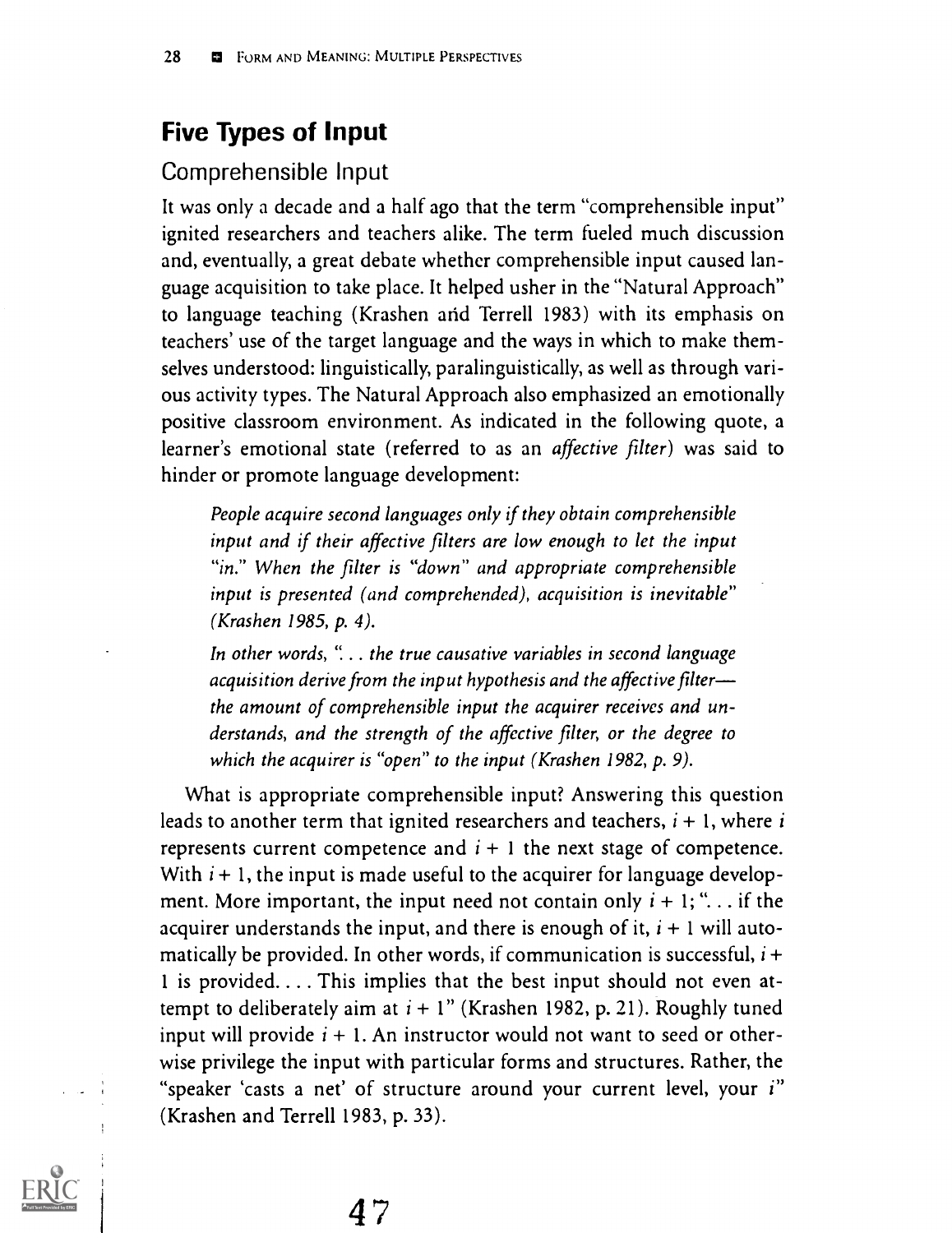Krashen and Terrell (1983) provide the following example of comprehensible input. (Italics represent instructor's speech to learners.)

. . another technique is to describe several pictures, asking the students to point to the picture being described:

Picture 1. There are several people in this picture. One appears to be a father, the other a daughter. What are they doing. Cooking. They are cooking a hamburger.

Picture 2. There are two men in this picture. They are young. They are boxing.

In all these activities, the instructor attempts to maintain a constant flow of comprehensible input. The students will be successful if the instructor maintains their attention on the key lexical items, uses appropriate gestures, and uses context to help them understand. If the students are literate, writing the key words on the chalkboard will give a visual image for key lexical items and draw students' attention to the content words.

The comprehensibility of input will be increased if the instructor uses repetition and paraphrase: There are two men in this picture. Two. One, two (counting). They are young. There are two young men. At least I think they are young. Do you think that they are young? Are the two men young? Or old? Do you think that they are young or old? The instructor can weave these repetitions naturally into discourse so that they do not sound like repetitions. Nor is there need to pause at each potential question point for an answer, since each question is usually paraphrased in two or three ways before the instructor expects a response (Krashen and Terrell 1983, p. 77).

Clearly, Krashen and Terrell emphasize comprehension of meaning and the role lexical items play in that. What was always problematic to account for was the specific linguistic characteristics of roughly tuned input or what linguistic structures would be appropriate for a learner's next level of competence.

VanPatten (1991) also provides an example of an activity designed to provide learners initial input (their first exposure). By way of introduction, he states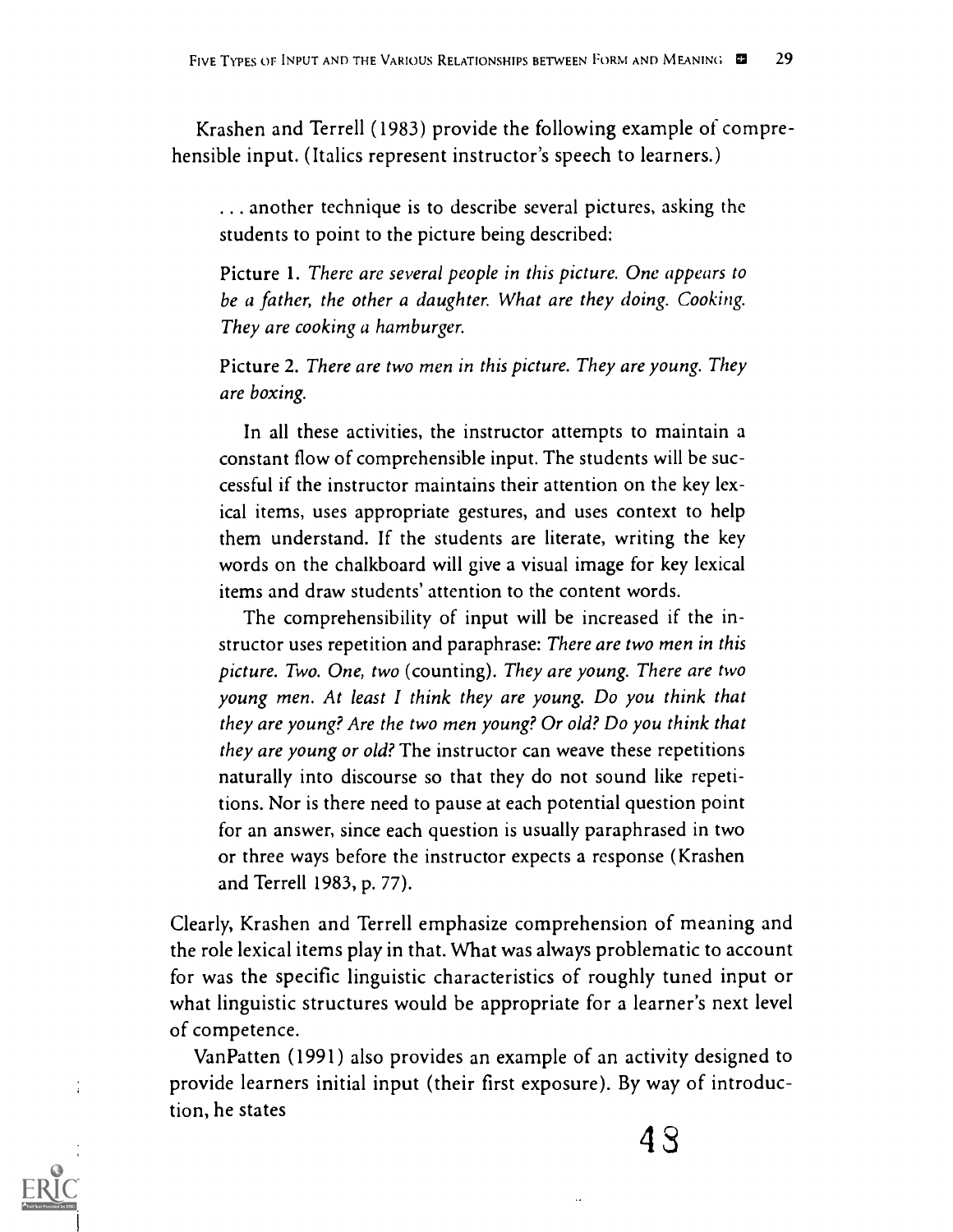Since the learner's job at this point is to process input and get language, it seems more appropriate that communication on the part of the learner at this stage involve more of an interpretation of language. It is the instructor, the materials, reading texts, and other target sources of language that express most of the meaning in the earliest stages. Appropriate communicatively based activities, then, involve having the learners actively process and interpret language they hear and see (VanPatten 1991, p. 58, emphasis original).

To illustrate these points, VanPatten provides an activity in which the instructor describes his family. The activity takes place the first day of a first semester foreign language class. Even though the sample scenario is given in English, it is supposed to be delivered completely in the target language. The instructor would have prepared visuals and overheads prior to the class. The instructor's speech is made comprehensible through the use of visuals, gestures, repetition, and thoughtfully structuring the presentation of information into segments (nuclear family versus extended family). The instructor occasionally pauses to check learners' comprehension. The learners' involvement in the activity is encouraged through comprehension checks, showing visuals in such a way as to reveal the family tree slowly, and provide learners real information about real people. (Instructor's speech is italicized.)

Activity 1 (providing initial input)

Today we are going to talk about my family. I have a most interesting family (displays "My Family" on board or overhead). Here am I. These are my parents. This is my father, and this is my mother. Father... mother. My father's name is Bill. My mother's name is Juanita. They are divorced. This is my stepfather, Joe. My stepfather. And this is my sister... my only sister. Her name is Gloria (turns off overhead or covers visual).

Let's see what kind of memory you have. What is my father's name-Joe or Bill? (responses) What is my mother's name-Juanita or Gloria? (responses) Right. Gloria is my sister, not my mother. And do I have any brothers? (responses) No (shows visual again). All right, to summarize, my family consists of my father, Bill, my mother, Juanita, and my sister, Gloria. I have no brothers. Oh, I also have a stepfather, Joe. My parents have been divorced since 1972 (writes date on board). Now, that was easy,

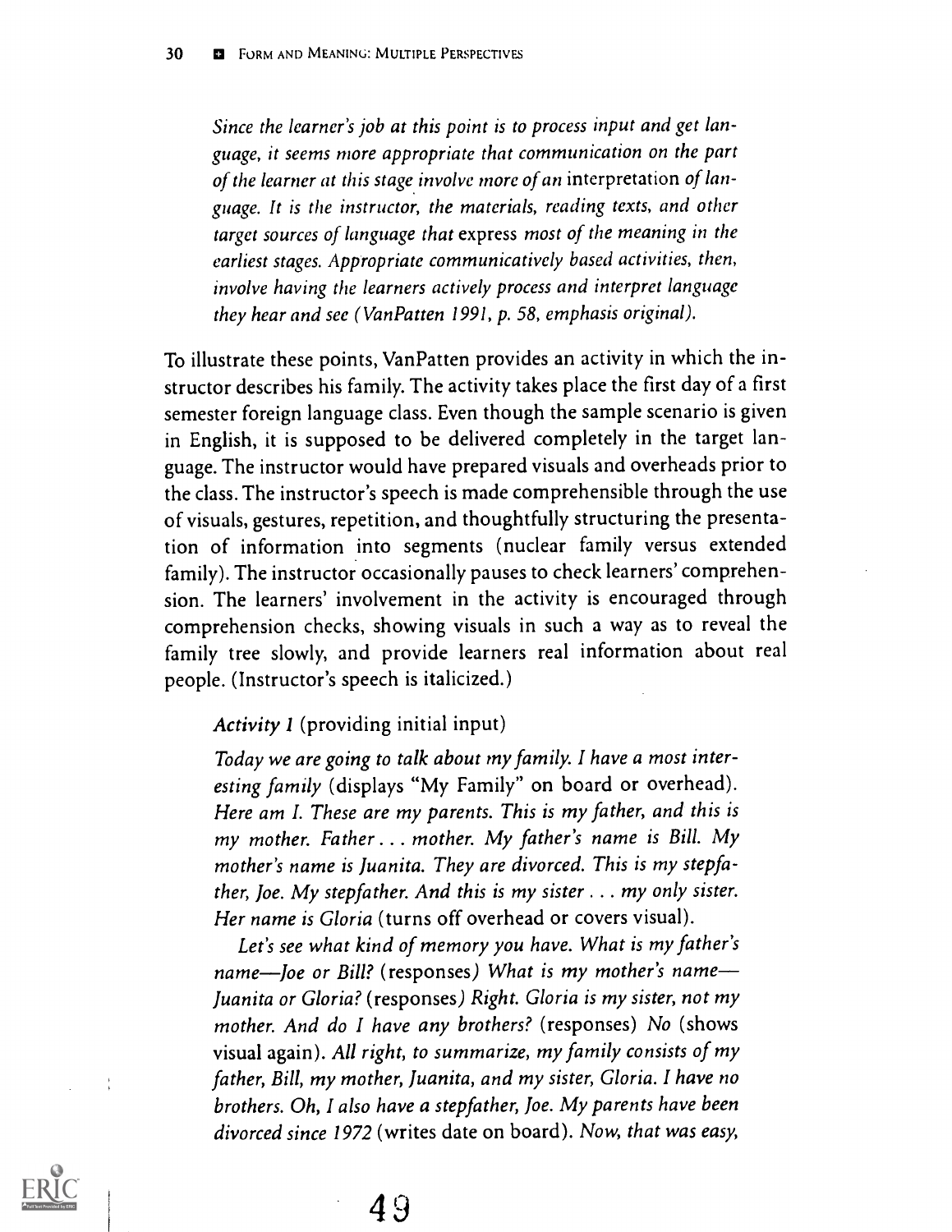but here are some other family members (now reveals grandparents) (VanPatten 1991, p. 59).

For many, it was easier to understand the relationship between comprehensible input and vocabulary acquisition than it was to understand the relationship between comprehensible input and grammar acquisition. The difficulties researchers and teachers had with this theory was determining what learners' current level of competence was, their i, as well as determining what would be the next level, their  $i + 1$ . The lack of specificity of the linguistic characteristics of  $i$  and  $i + 1$  concerned many and deeply bothered others. Krashen appealed to a Chomskian notion of a language acquisition device in the brain while teachers and researchers (at that time) were heavily influenced by the psychology of learning, that is, specific cognitive mechanisms for learning information. A common misconception was that instructors talked at learners, not with them.

Krashen's Input Hypothesis clearly disassociated form from meaning. To move from one stage of acquisition to another requires that "the acquirer understand input that contains  $i + 1$ , where "understand means that the acquirer is focussed on the meaning and not the form of the message" (Krashen 1982, p. 21). ". . . Language acquisition can only take place when a message which is being transmitted is understood, i.e., when the focus is on what is being said rather than on the form of the message" (Krashen and Terrell 1983, p. 55, emphasis original). Krashen advocated against an explicit focus on form. He did not see form as a way to get meaning. Rather, he saw meaning as a way to get form.

#### Simplified Input

 $\frac{1}{2}$ 

Closely linked to the notion of comprehensible input is simplified input. Input can be made more comprehensible in a variety of ways including repetition, gestures, and the use of visuals. Input can also be made more comprehensible through linguistic modifications in the speaker's speech. The key question to understanding simplified input is, What do speakers do linguistically to make themselves understood? When caretakers speak to children (i.e., motherese or caretaker speech), when native speakers speak to nonnative speakers (i.e., foreigner talk), when language instructors speak to language learners (i.e., teacher talk), they naturally, either consciously or unconsciously, simplify their speech in order to increase or ensure the success of the communicative exchange. In other words, given a linguistic imbalance between interlocutors, the more proficient speaker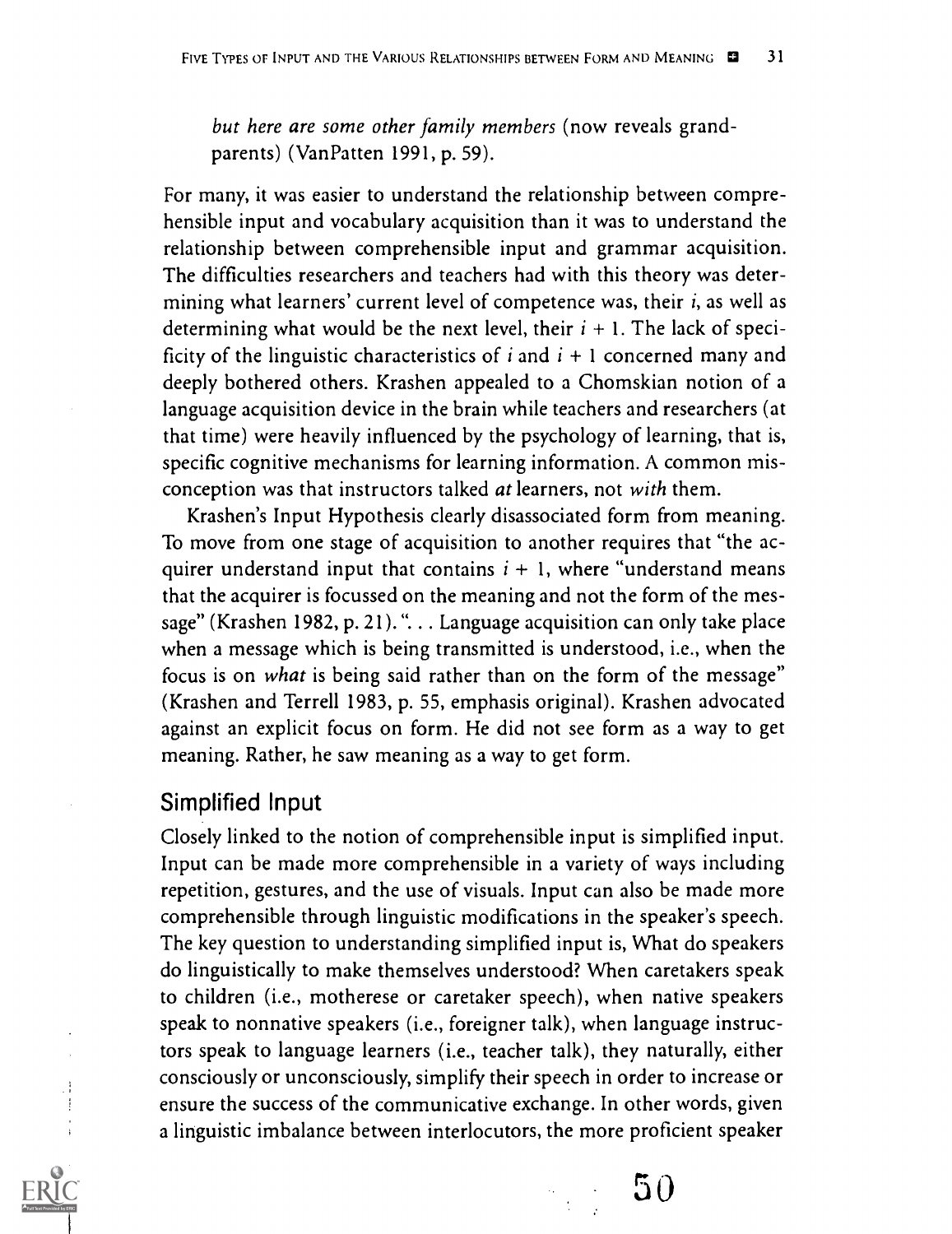linguistically modifies his or her speech. These linguistic modifications include speaking more slowly and loudly and articulating phonology. These modifications also include stressing key words, using high frequency vocabulary, using fewer pronouns, selecting simple syntax, creating shorter sentences, and giving learners a choice of responses within a posed question (Hatch 1983).

Simplified input, as a research construct, was examined unidirectionally; speech flowed from speaker to hearer but not vice versa. (Directionality is the critical difference between simplified input and modified input.) Learners were exposed to prepackaged input, that is, simplified versus nonsimplified input, and then their comprehension was tested. The learner was not in a position to interact with the speaker; they could only interpret the incoming message but not negotiate their understanding with the speaker. Subjects listened to minilectures (Chaudron and Richards 1986) or heard passages (Leow 1995). By focusing on comprehension effects rather than on language learning, this line of research ignored form and implicitly dichotomized form and meaning. The research only examined meaning but not the relationship between specific forms and creating meaning from them.

Certain speech events are characterized by unidirectional delivery of speech. Listening to the radio or television does not allow the listener to interact with the speaker. In the academic context, the large lecture class is often unidirectional. The approach and methodology used to examine simplified input has ecological validity; listeners often do not have the opportunity to negotiate meaning with a speaker. But what happens when two or more speakers interact with each other and, in a dynamic way, create and negotiate meaning?

#### Enhanced Input

Enhanced input is a type of input supplied during face-to-face interactions (i.e., conversations) between speakers (as opposed to premodified, simplified input). Language learners actively participate in communicative exchanges with other language learners, native speakers, or simply more proficient second-language speakers. During these exchanges native speakers and more proficient speakers often rephrase, recast, and expand on what learners say to them. These expansions often provide learners a more accurate model of the target language and also confirm to the learner that the other speaker has comprehended the message (although

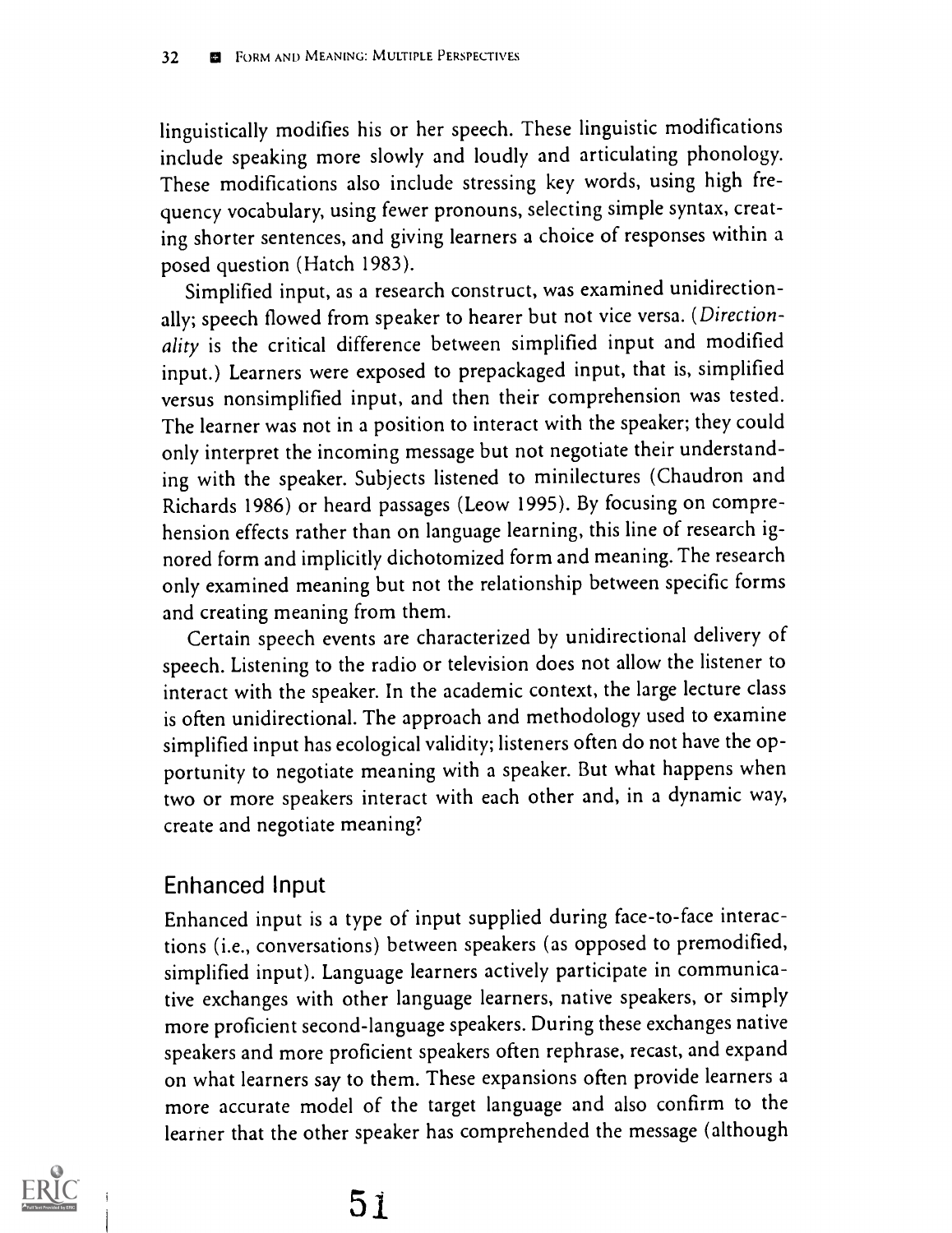comprehension is not at stake). I use the term "enhanced input" to refer to situations in which the interlocutors are comprehending each other, but the more proficient speaker expands on what the less proficient speaker has said. Through their interaction, a speaker provides enhanced input to a listener. The key question to understanding enhanced input is, How do speakers respond to each other?

The following exchange, from Lightbown and Spada (1993), shows how a child acquiring his native language is given a correct adultlike model of a past tense verb form when the adult recasts the child's utterance. The adult enhances her input to the child by providing a more accurate target form. In this instance, the child actually incorporates elements of this enhanced input into his own speech.

- Peter (24 months), Lois (adult), Patsy (adult)
- 1. Patsy: What happened to it (the truck)?
- 2. Peter: (looking under the chair for it) Lose it. Dump truck! Dump truck! Fall! Fall!
- 3. Lois: Yes, the dump truck fell down.
- 4. Peter: Dump truck fell down. Dump truck.
- (Source: Lightbown and Spada 1993, p. 3)

In the example, the speakers obviously comprehend each other. The adult correctly interpreted "Dump truck! Fall!" She provides the child another way of saying his message, "The dump truck fell down." The child then produces the more adultlike form.

The second interaction shows how an instructor responds to the content of messages when comprehension is not in question. The instructor understood the messages offered by the learners but chose to expand and comment on them, offering them more input.

- 1. Instructor: I have one more question. Do you believe, and I want to see hands, do you believe that a person can be bilingual without being bicultural? That is, a person can speak two languages, but the person does not have two cultures. How many believe it is true? [learners raise hands] Many, many. Why do you believe this?
- 2. Learner 1: A person studies the language in his own country but not go to another country.
- 3. Instructor: That's it. If someone studies the language without having contact with the culture. It seems to me that the

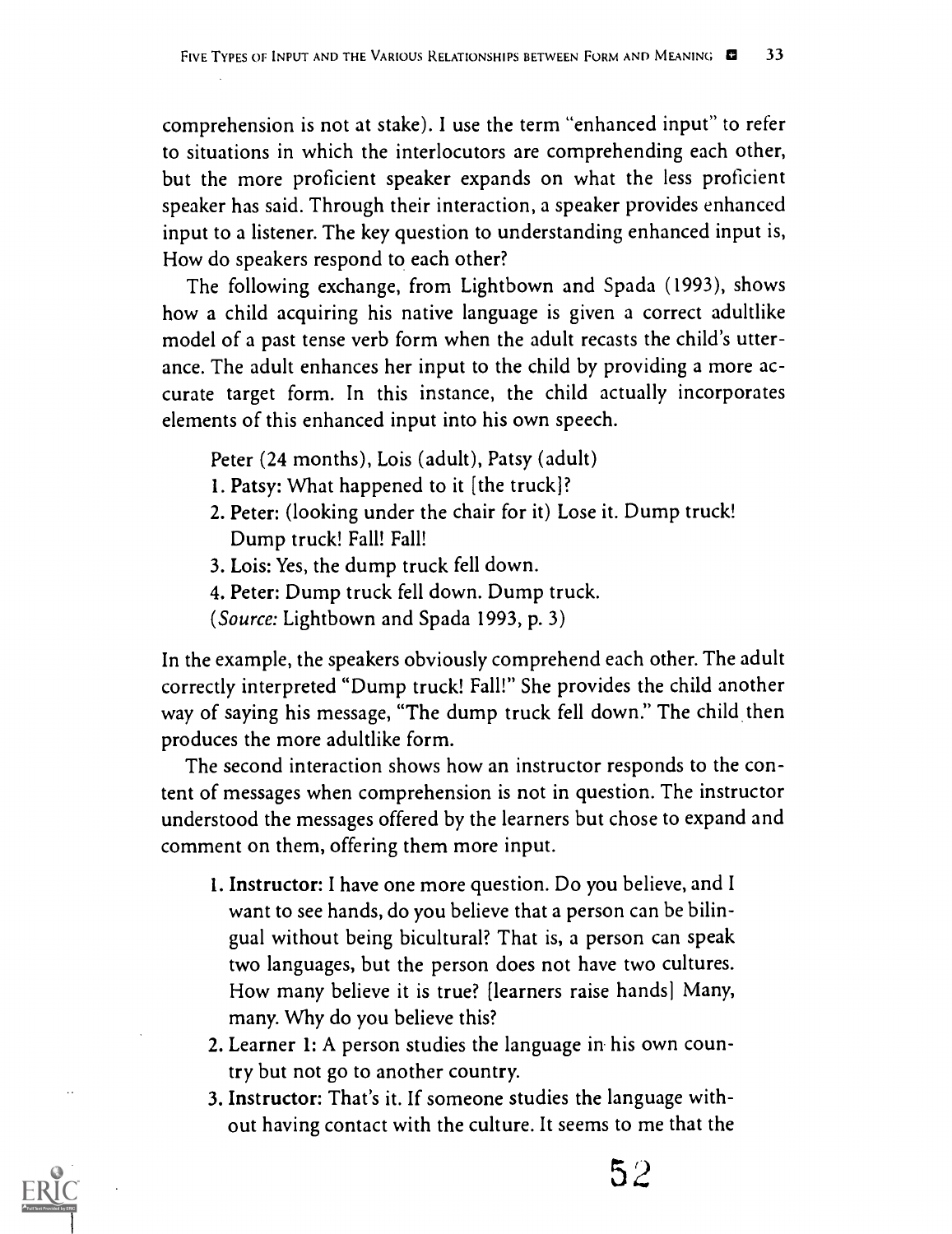person would be bilingual without being bicultural. Uh huh. Other reasons?

- 4. Learner 2: Someone can learn only the language in his school, school, and not have someone culture than the language.
- 5. Instructor: If you do not have contact with people who represent the culture and if you only have contact in school, yes, this can be the result.

(Source: Adapted from Lee 2000, p. 64.)

The following exchange took place in a beginning ESL class at the secondary level. The instructor maintains and supports the interaction by expanding on the learners' utterances. The result is that not only does the conversation keep moving forward, but the learners receive a grammatically correct representation of what they intended to express.

- 1. Instructor: Vin, have you ever been to the movies? What's your favorite movie?
- 2. Vin: Big.
- 3. Instructor: Big, OK, that's a good movie; that was about a little boy inside a big man, wasn't it?
- 4. Vin: Yeah, boy get surprise all the time.
- 5. Instructor: Yes, he was surprised, wasn't he? Usually little boys don't do the things that men do, do they?
- 6. Vin: No, little boy no drink.
- 7. Instructor: That's right, little boys don't drink.

(Source: Adapted from Johnson 1995, pp. 23-24.)

Enhanced input is the result of a more proficient speaker accepting a language learner's intended message but then recasting it in a more formally correct way. The more proficient speaker is linking form and meaning in his enhanced input. The meaning, however, is not his own but that of his interlocutors.

## Interactionally Modified Input

The research on conversational adjustments, or the negotiation of meaning, has tended to focus on communication breakdowns. Negotiation has been rather narrowly characterized as "those interactions in which learners and their interlocutors adjust their speech phonologically, lexically, and morphosyntactically to resolve difficulties in mutual understanding



 $\mathbb{R}^{n \times n}$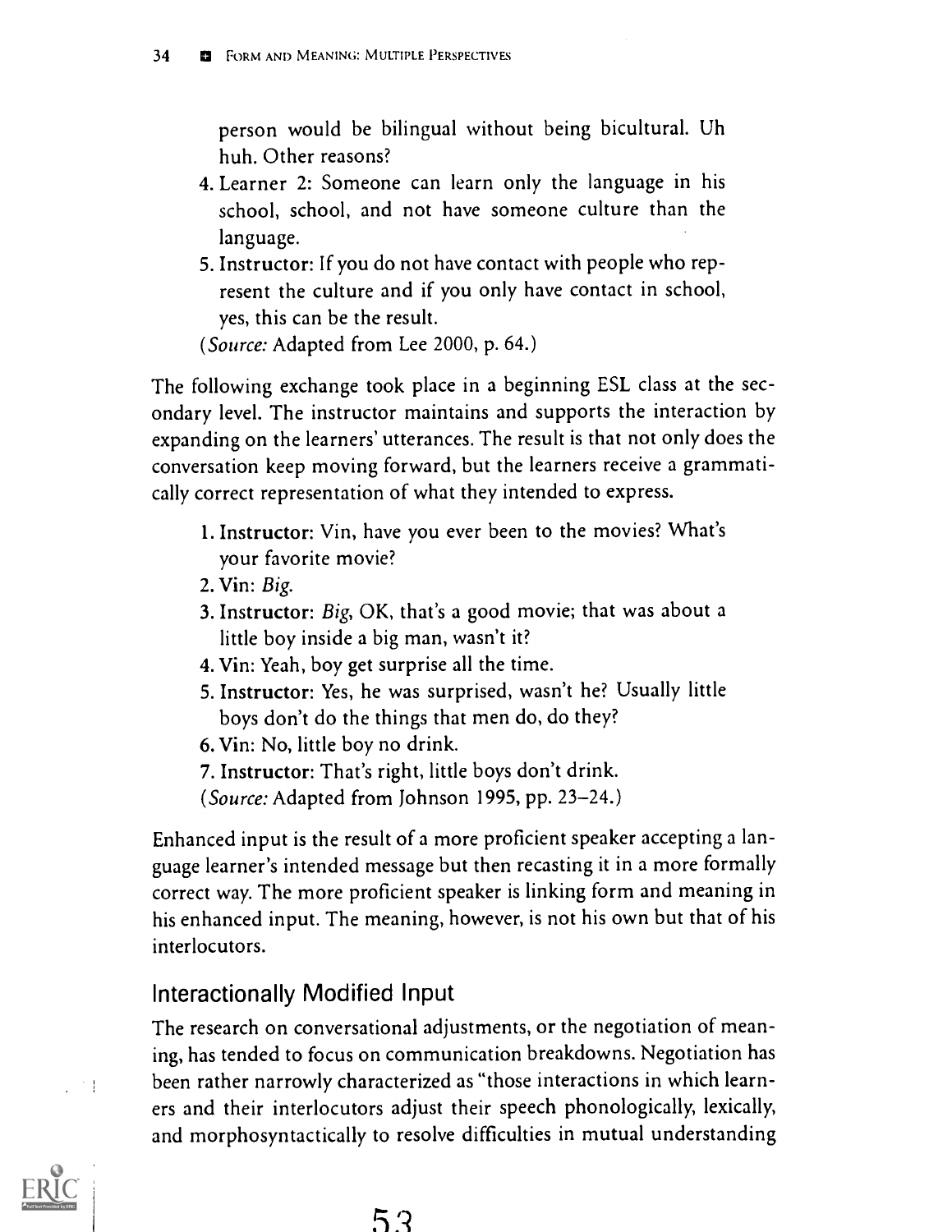that impede the course of their communication . . . Negotiation was defined as an activity that occurs when a listener signals to a speaker that the speaker's message is not clear, and listener and speaker modify their speech to resolve this impasse" (Pica 1992, p. 200).

Conversation seems to provide an architectural framework through which language learners can negotiate meaning and get linguistic forms and structures. In her recent book, Gass elaborates on this point. Within the input-interaction perspective, "the input to the learner, coupled with the learner's manipulation of the input through interaction forms a basis of language development. With regard to input, there are two aspects to consider, the functions of simplified input in terms of language learning and the relation between simplifying speech and comprehension . . . It is a given that without understanding, no learning can take place. Although understanding alone does not guarantee learning, it does set the scene for potential learning . . . Through negotiation of meaning [i.e., interaction], learners gain additional information about the language and focus their attention on particular parts of the language. This attention primes language for integration into a developing interlinguistic system" (Gass 1997, pp. 86-87).

The relationship between form and meaning is not dichotomized since it is one person's need to express meaning and another person's difficulty with interpreting that meaning that leads to a focus on form and the potential learning of that form. Potential is a key concept to consider. There are many processes involved in language acquisition: comprehension of the form, intake of the form, and incorporation of the form into the developing linguistic system. The research on negotiation of meaning makes an assumption that Lightbown and Spada (1993) clearly point out. The assumption is based on a logical relationship, rather than an empirically demonstrated one, between interactional modification and acquisition. "1. Interactional modification makes input comprehensible. 2. Comprehensible input promotes acquisition. Therefore, 3. Interactional modification promotes acquisition" (Lightbown and Spada 1993, p. 30, emphasis mine). The relationship between interactional modification and acquisition is mediated by the relationship between comprehensible input and acquisition.

#### Structured Input

j

Comprehensible input, simplified input, enhanced input, and interactionally modified input do not focus on predetermined forms. Rather,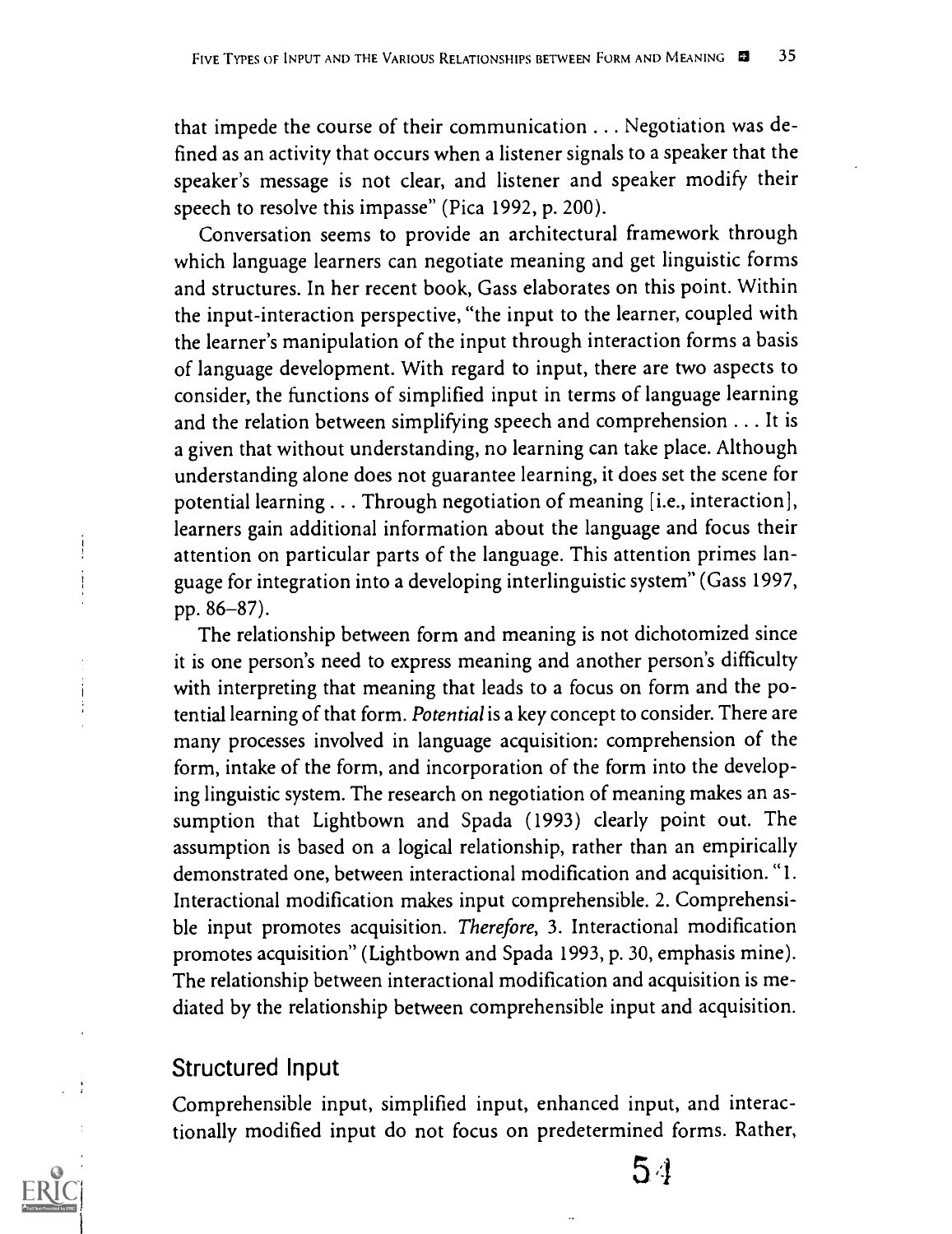discussions of comprehensible and simplified input usually refer to forms in the input in the most general way. Enhanced input and interactionally modified input result in attention to form, but not necessarily to specific forms. Structured input, by way of contrast, focuses on very particular forms and, as such, is a type of grammar instruction referred to as "processing instruction."

Krashen's views on the Input Hypothesis and the pedagogical fallout caused much discussion and debate concerning the role of explicit grammar instruction in language teaching. Positions ranged from "you-don'tneed-to-teach-grammar-explicitly-just-provide-comprehensible-input" to "you-must-focus-on-linguistic-accuracy-from-the-beginning-ofinstruction" (Omaggio Hadley 1993). VanPatten maintained that the question was not whether to teach grammar but how to teach it (VanPatten 1988). We can add that the question is not only how to teach grammar but when to teach it and what grammar to teach (Lee 1998). Partial answers to these questions are to teach some, grammar via structured input and its counterpart, structured output (Lee and VanPatten 1995; VanPatten 1996). Let me focus here, though, on structured input.

In order to arrive at his ideas regarding structured input, VanPatten worked closely with issues surrounding the relationship between form and meaning. His principles of input processing address that relationship from a psycholinguistic perspective (VanPatten 1996). What is clear from research is that language learners "go for" meaning before they "go for" form. That is, when engaged in communicative exchanges where message transmission and reception are the goal of and purpose for interacting, learners find ways to comprehend. They may not, however, find ways to link what they comprehend (the meaning they extract) with the formal properties of language that encoded that meaning. From a language acquisition perspective, if learners are not linking form and meaning, they are not acquiring language. The potential for language development has been missed.

What to do in order to push learners to make these desired links and connections? The answer is, align their attention on forms such that processing the form for meaning would be the only way to comprehend the input. (In its elaborated form, VanPatten [1996] refers to this as processing instruction.) Consider the following examples. There are two "formal" differences between sentences 1 and 2.

- 1. Hablo esta tarde con el profesor.
- 2. Habló ayer con el profesor.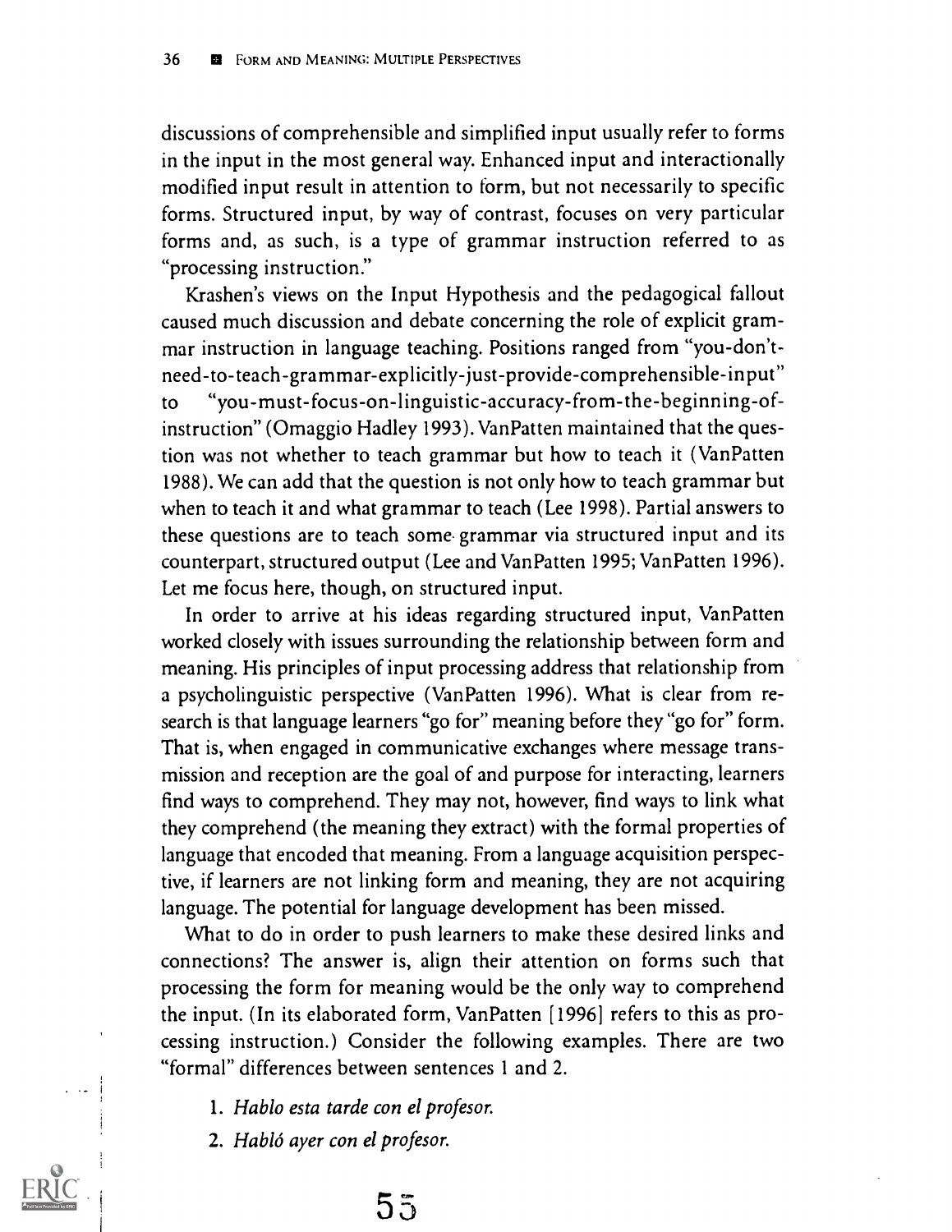First, the verb forms, while graphemically similar, differ in the placement of stress, which is orthographically indicated in 2 as falling on the final syllable. Stress falls on the penultimate syllable in 1. The difference in stress results in a difference in tense (present to past) and person (first to third). Stress is, then, a rather meaningful difference when trying to comprehend the messages of these two sentences. The other difference is the choice of temporal adverbial. These adverbials clearly indicate the time frame and in doing so give some of the same information as the verb endings do. Research indicates that learners tend to ignore the verb endings when interpreting time frame if lexical adverbs are also present in the input. In a sense, the information supplied by lexical adverbs overrides the information supplied by verbal morphemes.

In order to structure input to push learners to use forms to interpret the input, Van Patten "stripped" off everything that could pull or lure learners' attention away from form. So, learners would be presented input sentences and asked to assign a temporal reference. For example, they would hear sentences 3 and 4 and select the temporal adverbial that would complete the meaning. The only way to do so correctly is to listen for the verb endings. That is, in order to process for meaning the learners must process the forms.

3. Hablo con el profesor. a. esta tarde b. ayer

 $\frac{1}{4}$ 

4. Habló con el profesor. a. esta tarde b. ayer

The way language learners should listen to Spanish is different from the way they should listen to other languages such as English. The Spanish language is rich in verb-final inflections that provide information on tense, aspect, mood, person, and number. A native speaker of English, for example, is not accustomed to listening to verb endings for this kind of information or this quantity of information. Processing instruction is a means by which to train the nonnative ear to perceive and utilize the target forms during on-line comprehension.

As Blyth (1998), Garrett (1986), and Van Patten (1996) have pointed out, not all grammar is created equal, and certainly one question that faces instructors is what grammar should be taught. The forms that have been empirically examined for structured input all have referential meaning; the forms are not redundant in the structured input sentences in

5 6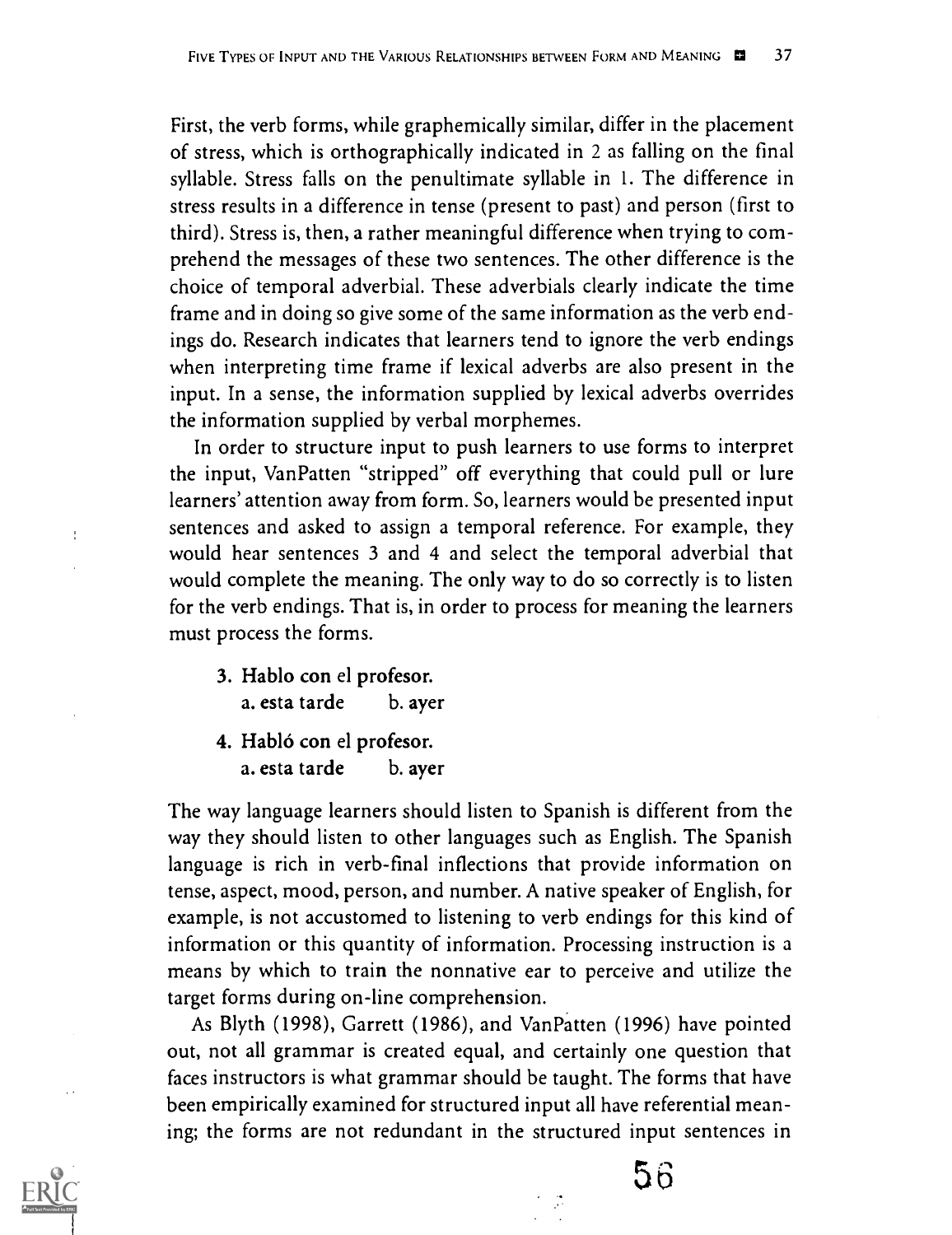which they have been presented. Research on processing instruction has examined preterit tense verb morphology (Cadierno 1995), the syntax of object pronouns (Van Patten and Cadierno 1993; Van Patten and Sanz 1995), and the lexical semantics of the Spanish copular system (Cheng 1995). It has searched out sentence-level versus discourse-level task effects (Van Patten and Sanz 1995). It has determined whether explanation or practice is more important to learner development (Van Patten and Oikkenon 1996). As Van Patten states,

the effects of processing instruction are consistently observable. Not only do learners receiving processing instruction gain in the ability to process input better, but also their developing system is affected such that they can access the targeted linguistic features when making output. This is the case with a variety of linguistic items, and in the VanPatten and Sanz study we saw that the effects of processing instruction extend to a variety of output tasks. In addition, the findings of VanPatten and Oikkenon suggest that learners' engagement in structured input activities within processing instruction is the most significant variable; explicit information (explanation) does not appear to be critical ( VanPatten 1996, p. 127).

Structured input and processing instruction make a direct link between form and meaning. By being exposed to structured input and being taught how to process the form in input, learners begin the process of making form-meaning connections. This direct association was missing in previous discussions of comprehensible and simplified input. While the link between form and meaning was made with interactionally modified input, the link was not to specific forms as it is with structured input.

## Classroom Concerns

Input is the critical element in language development, but language classrooms, especially foreign language classrooms, have often been described as input-impoverished. The input that learners are exposed to is limited in both quantity and quality. The need for input is undeniable as is the need for instructors to make themselves understood to language learners for, as Gass (1997) indicated, there is no learning without understanding (i.e., comprehension of the message in the input). Processing instruction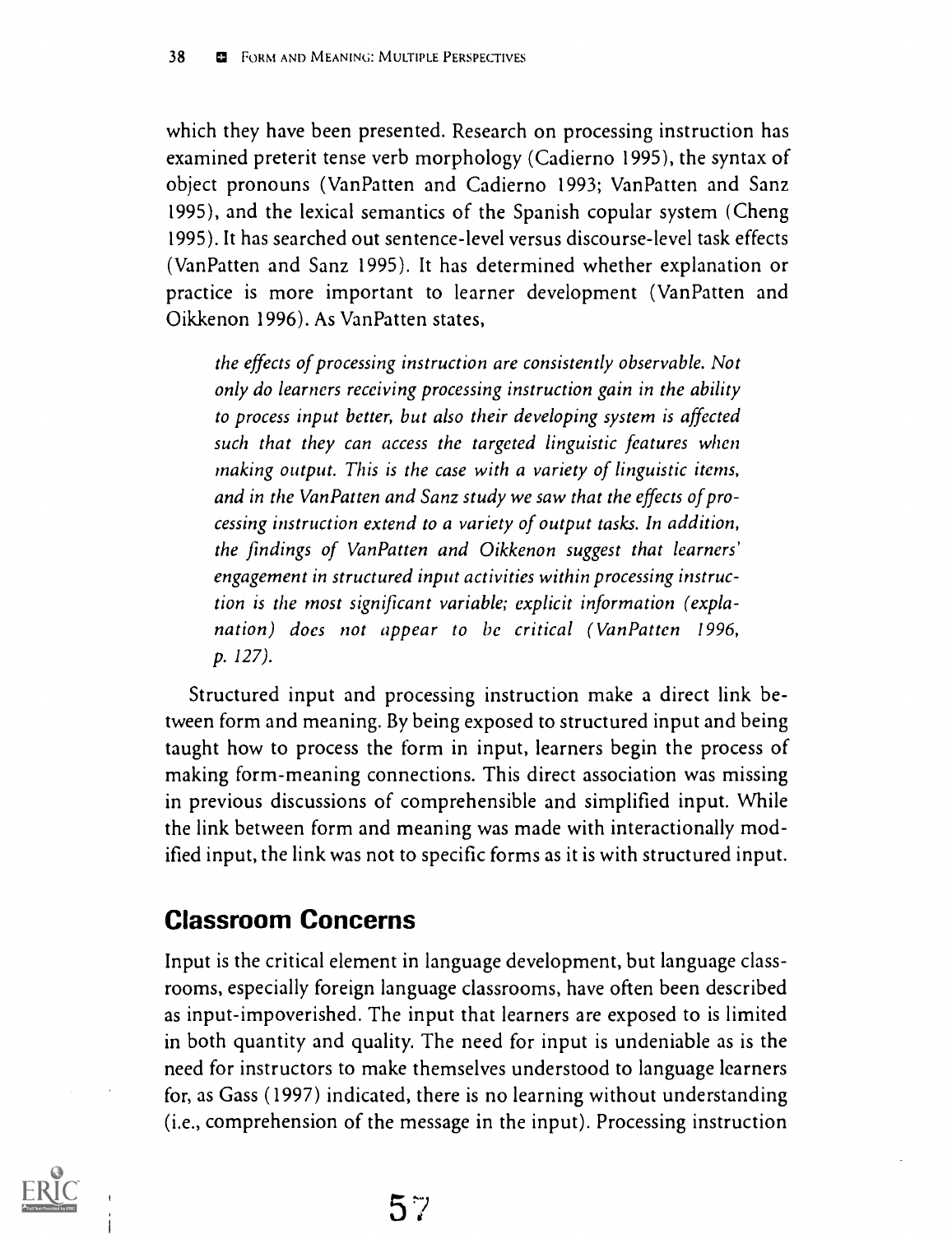with its recommendations for structuring input represents an important step forward in classroom language learning. When we understand what learners do with input, what they do to understand the meaning of what they hear or read, we can then intervene and help shape the processes. We want learners to make more and better form-meaning mappings. We want them to understand the messages directed to them, and we want them, as a result of understanding these messages, to get more language.

Krashen and Terrell's (1983) various recommendations for supplying learners with comprehensible input are still valid. Many instructors can make themselves understood by linguistically simplifying their speech; they naturally use teacher talk when addressing language learners. They naturally modify their speech to learners when, during interaction, learners signal a lack of comprehension or misinterpretation. The research on interactional modifications has helped underscore the importance of negotiation in language teaching. As explained in Lee (2000), the reasons for emphasizing negotiation vary. First, we have an interactionist theory of language acquisition that accounts for aspects of both first- and secondlanguage acquisition (see Lightbown and Spada 1993 for an explanation of various theories of language acquisition). We also know that input alone is insufficient for complete language development. The roles of output are to push learners to develop communicative language ability (Lee and Van-Patten 1995) as well as to help learners become better processors of input (Swain 1985). Classroom research comparing various activity types shows a connection between negotiation and particular linguistic structures said to promote language development (e.g., Rulon and McCreary 1986). And, finally, many researchers and instructors have adopted a social view of communication that emphasizes the interpersonal, dynamic, and contextspecific nature of communication (e.g., Kinginger 1996; Brooks, Donato, and McGlone 1997) and deemphasizes any justification based on analyzing linguistic elements of speech. The pedagogical fallout has been to rethink classroom practices in order to privilege the negotiation of meaning. Learners are given communicative tasks that require them to exchange information.

#### **Conclusion**

The purpose of this paper has been to examine various types of input: comprehensible input, simplified input, enhanced input, interactionally modified input, and structured input. Each of these types of input entails  $53$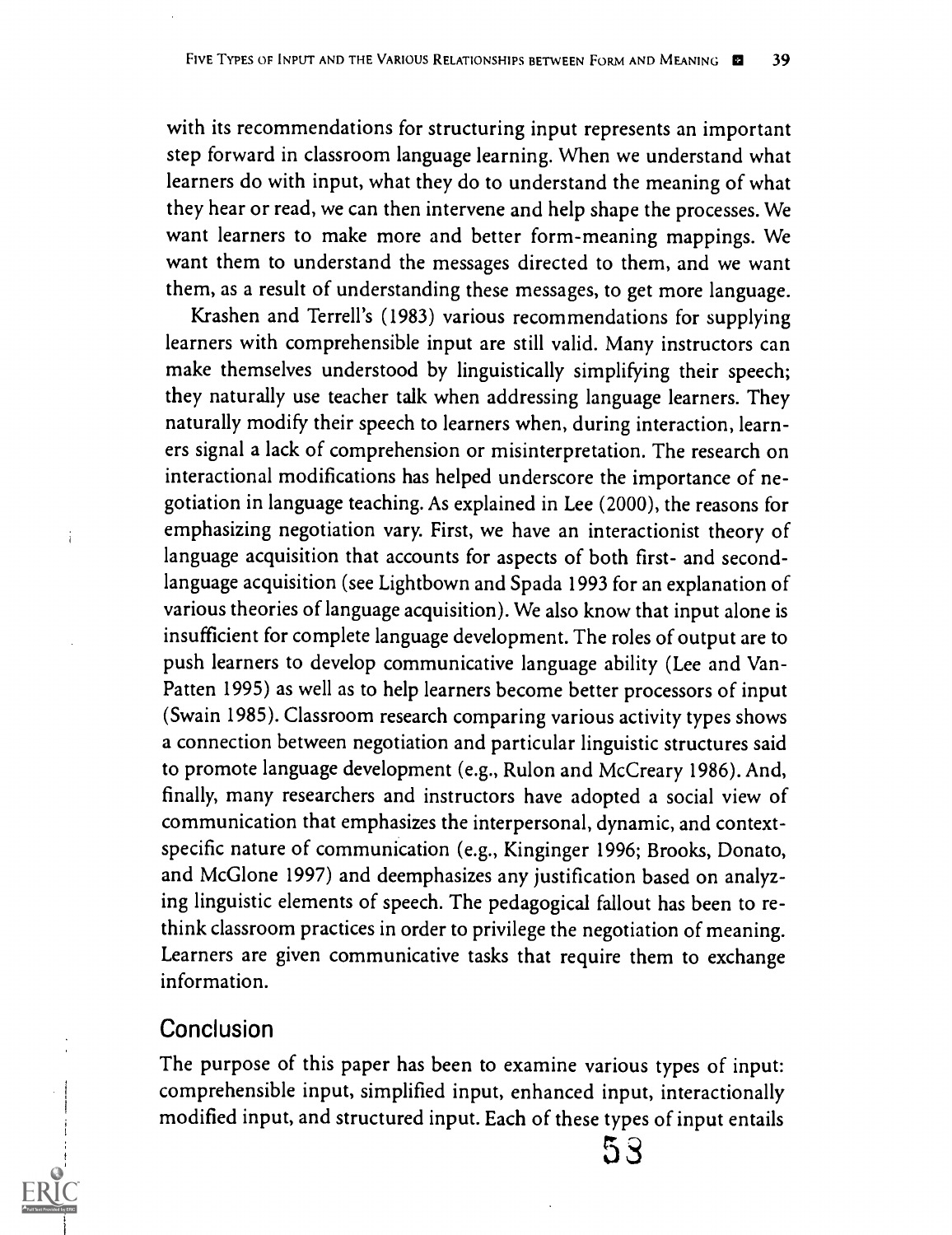a particular relationship between form and meaning. When engaged in communicative exchanges, language learners make meaning from the propositional content of messages. Language learners must also make form-meaning connections; they must use the linguistic data in the input to construct a linguistic system.

At one end of the spectrum, we find types of input that disassociated the relationship between form and meaning. Comprehensible input and simplified input in essence claim that, through making meaning, learners would naturally make form-meaning connections. The forms in question would be whichever forms happened to be in the input. As long as the learner understood meaning, the forms would follow. Enhanced input and interactionally modified input underscore the importance of verbal interactions in language acquisition. Interlocutors will provide learners the correct form with which they should have expressed their meanings. At other times, when learners need to make meaning they will negotiate it. Forms will emerge during the negotiation as speakers modify their speech. In doing so, learners make form-meaning connections. The forms in question would be whichever forms happened to emerge during the interaction. Interaction is the mechanism that draws attention to forms. At the other end of the spectrum, structured input inextricably links very particular forms with the meanings they encode. Input is structured in such a way that learners must process particular forms in the input in order to make meaning from the input sentences. Form and meaning are thereby linked. In the case of structured input, the overlap between comprehension and input processing is total.

#### Works Cited

 $\overline{1}$ 

 $\mathbf{i}$ 

 $\mathbf{I}$ 

- Blyth, Carl S. 1998. A Position Statement on the Teaching of Grammar. Unpublished manuscript produced for the 1998 McGraw-Hill Teleconference, Long Beach, CA.
- Brooks, Frank B., Richard Donato, and John V. McGlone. 1997. When Are They Going to Say It Right? Understanding Learner Talk during Pair Work. Foreign Language Annals 40: 524-541.
- Cadierno, Teresa. 1995. Formal Instruction from a Processing Perspective. Modern Language Journal 79: 179-193.
- Chaudron, Craig, and Jack Richards. 1986. The Effects of Discourse Markers on the Comprehension of Lectures. Applied Linguistics 7: 113-127.

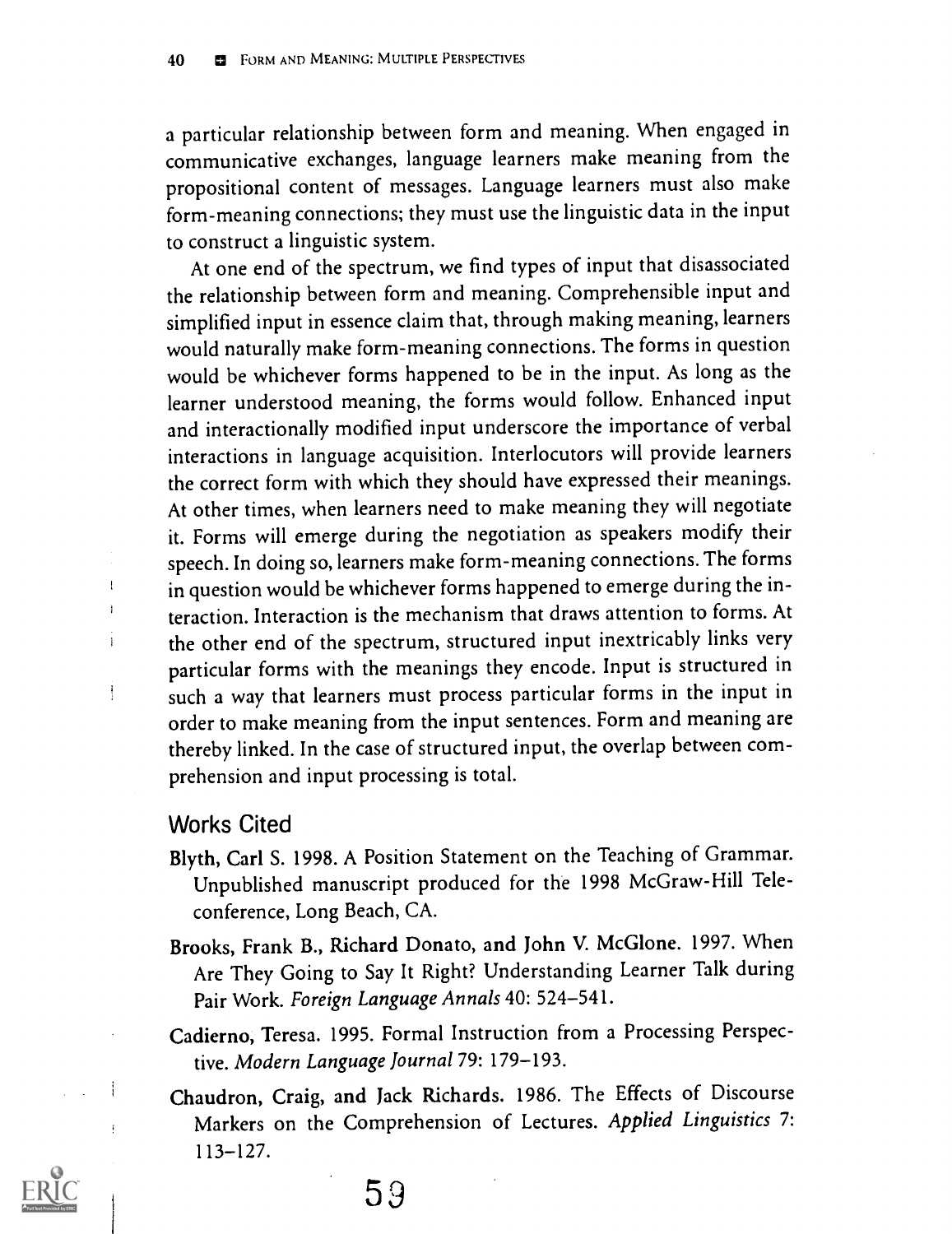- Cheng, An-Chung. 1995. Grammar Instruction and Input Processing: The Acquisition of Spanish ser and estar. Ph.D. diss., University of Illinois at Urbana-Champaign.
- Garrett, Nina. 1986. The Problem with Grammar: What Kind Can the Language Learner Use? Modern Language Journal 70: 133-147.
- Gass, Susan M. 1997. Input, Interaction and the Second Language Learner. Mahwah, NJ: Erlbaum.
- Hatch, Evelyn M. 1983. Simplified Input and Second Language Acquisition. In Pidginization and Creolization as Language Acquisition, edited by Roger W. Andersen, 64-86. Cambridge, MA: Newbury House.
- Johnson, Karen E. 1995. Understanding Communication in Second Language Classrooms. Cambridge, UK: Cambridge University Press.
- Kinginger, Celeste. 1996. Personal communication.
- Krashen, Stephen D. 1982. Principles and Practice in Second Language Acquisition. Oxford, UK: Pergamon Press.
- 1985. The Input Hypothesis: Issues and Implications. New York: Longman.
- Krashen, Stephen D., and Tracy D. Terrell. 1983. The Natural Approach: Language Acquisition in the Classroom. Hayward, CA: Alemany Press.
- Lee, James F. 1998. A Position Statement on the Teaching of Grammar. Unpublished manuscript produced for the 1998 McGraw-Hill Teleconference, Long Beach, CA.

. 1999. On Levels of Processing and Levels of Comprehension. In Advances in Hispanic Linguistics: Papers from the 2nd Hispanic Linguistics Symposium, edited by J. Gutierrez-Rexach and F. Martinez-Gil, 42-59. Boston: Cascadilla Press.

. 2000. Tasks and Communicating in Language Classrooms. New York: McGraw-Hill.

- Lee, James F., and Bill VanPatten. 1995. Making Communicative Language Teaching Happen. New York: McGraw-Hill.
- Leow, Ronald P. 1995. Modality and Intake in Second Language Acquisition. Studies in Second Language Acquisition 17: 79-89.
- Lightbown, Patsy, and Nina Spada. 1993. How Languages Are Learned. Oxford, UK: Oxford University Press.